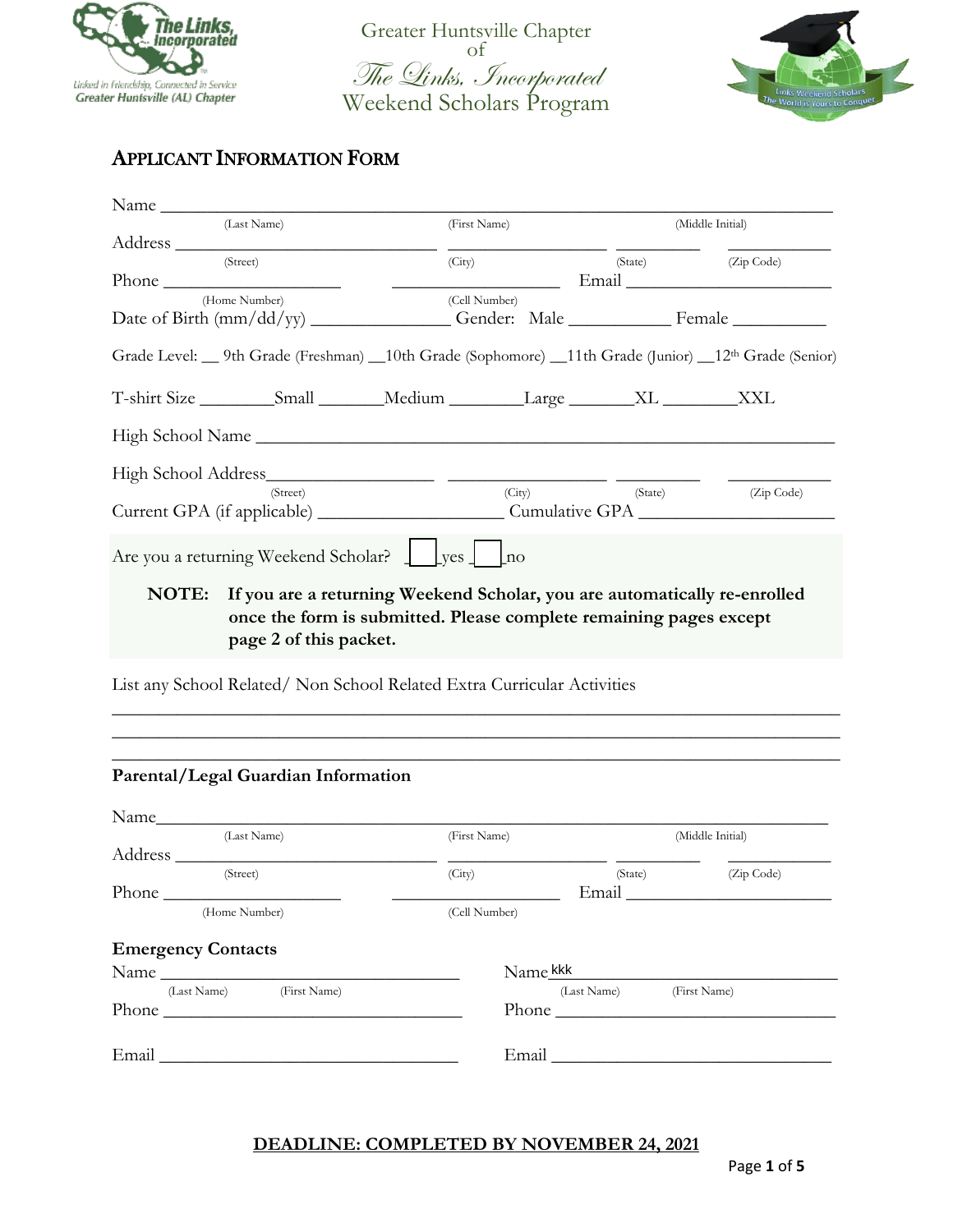

Greater Huntsville Chapter of The Links, Incorporated Weekend Scholars Program



Please explain below why you wish to participate in Greater Huntsville Chapter Weekend Scholars Program (in less than 150 words)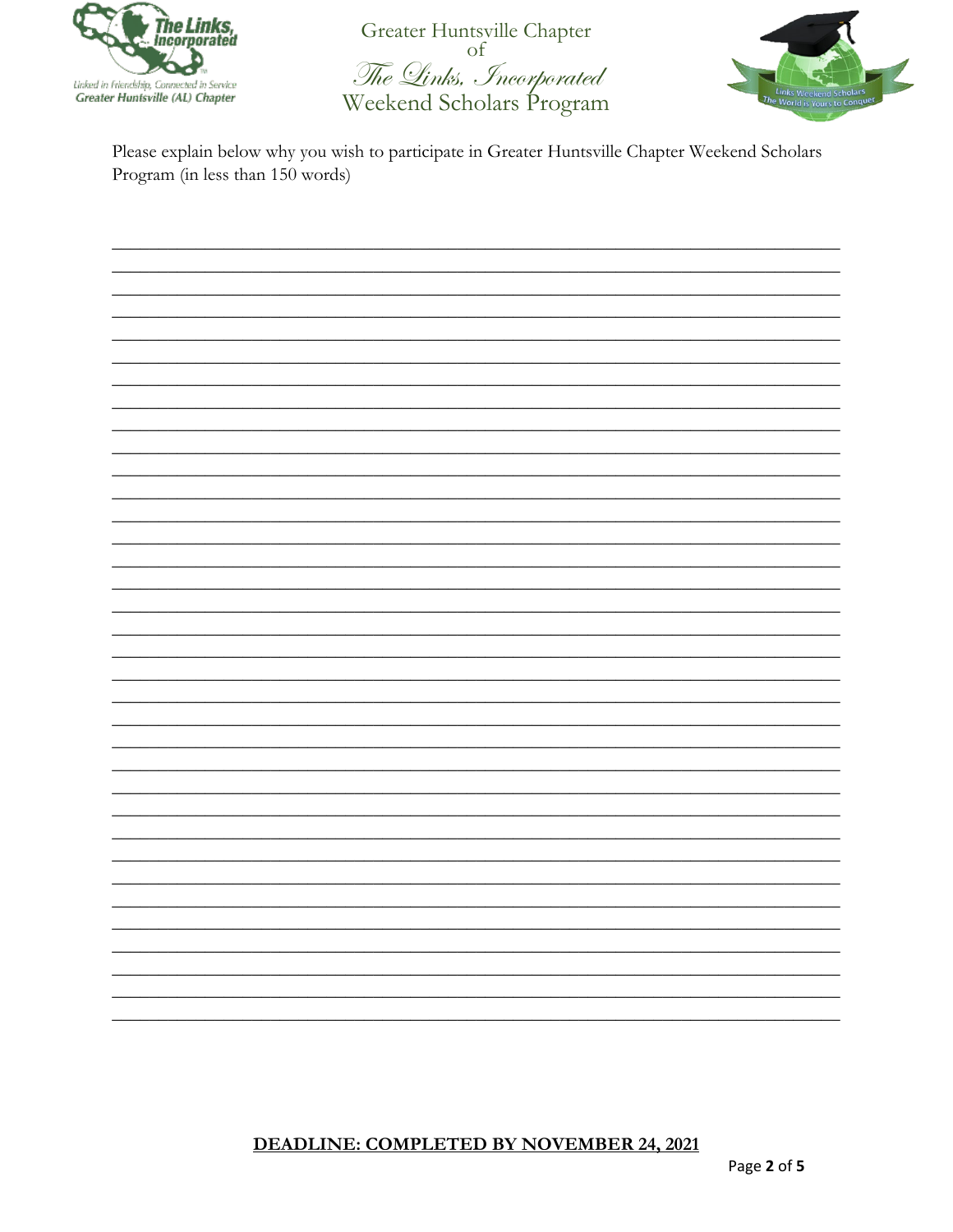

Greater Huntsville Chapter The Links, Incorporated<br>Weekend Scholars Program



## STUDENT CODE OF CONDUCT & RESPONSIBILITY CONTRACT

As a participant of Greater Huntsville Chapter Weekend Scholars Program:

- 1. I agree to abide by the rules and regulations set forth by Greater Huntsville Chapter Weekend Scholars Program personnel and to conduct myself with respect.
- 2. I agree to be cooperative and follow instructions ensuring that I respect adults and all authorized authority.
- 3. I will not bully or participate in negatively speaking to or of anyone nor act in a violent manner.
- 4. I will provide a copy of my recent grade report with the application.
- 5. I will remain in good academic standing with a cumulative minimum average of a "C" or its equivalent.
- 6. I understand that my membership may be revoked after three unexcused absences from meetings and activities within an academic year and that I must notify Greater Huntsville Chapter Weekend Scholars Program personnel of any absence.
- 7. I understand that my personal and private information will not be shared with any individuals, agencies or institutions without my parent's written consent.
- 8. I will participate in workshops and activities that seek to prepare me for a career and or college attendance.
- 9. I will be fully engaged in attending program meeting and activities that will include civic and cultural activities.
- 10. I understand that I cannot bring guests to meetings or activities without prior consent or knowledge of Greater Huntsville Chapter Weekend Scholars Program personnel.
- 11. I understand my admission and participation in the program is voluntary and maybe terminated by any party of this agreement at any time.
- 12. I understand that this form will be kept on file by Greater Huntsville Chapter of The Links, Incorporated and Greater Huntsville Chapter Weekend Scholars Program personnel.
- 13. I will evaluate Greater Huntsville Chapter Weekend Scholars Program when requested.
- 14. I will notify the program coordinators when I am unable to attend a session
- 15. I understand that my program membership may be revoked after two unexcused absences.

By affixing my signature below, I certify that I have read all the above information and agree with code of conduct and responsibilities as a participant of Greater Huntsville Chapter Weekend Scholars Program.

Student/Applicant Printed Name Date

\_\_\_\_\_\_\_\_\_\_\_\_\_\_\_\_\_\_\_\_\_\_\_\_\_\_\_\_\_\_\_\_\_

\_\_\_\_\_\_\_\_\_\_\_\_\_\_\_\_\_\_\_\_\_\_\_\_\_\_\_\_\_\_\_\_\_ \_\_\_\_\_\_\_\_\_\_\_\_\_\_\_\_\_\_\_\_\_\_\_\_\_\_\_\_\_\_\_\_\_

\_\_\_\_\_\_\_\_\_\_\_\_\_\_\_\_\_\_\_\_\_\_\_\_\_\_\_\_\_\_\_\_\_ \_\_\_\_\_\_\_\_\_\_\_\_\_\_\_\_\_\_\_\_\_\_\_\_\_\_\_\_\_\_\_\_\_

Student/Applicant Signature Contact Number

Email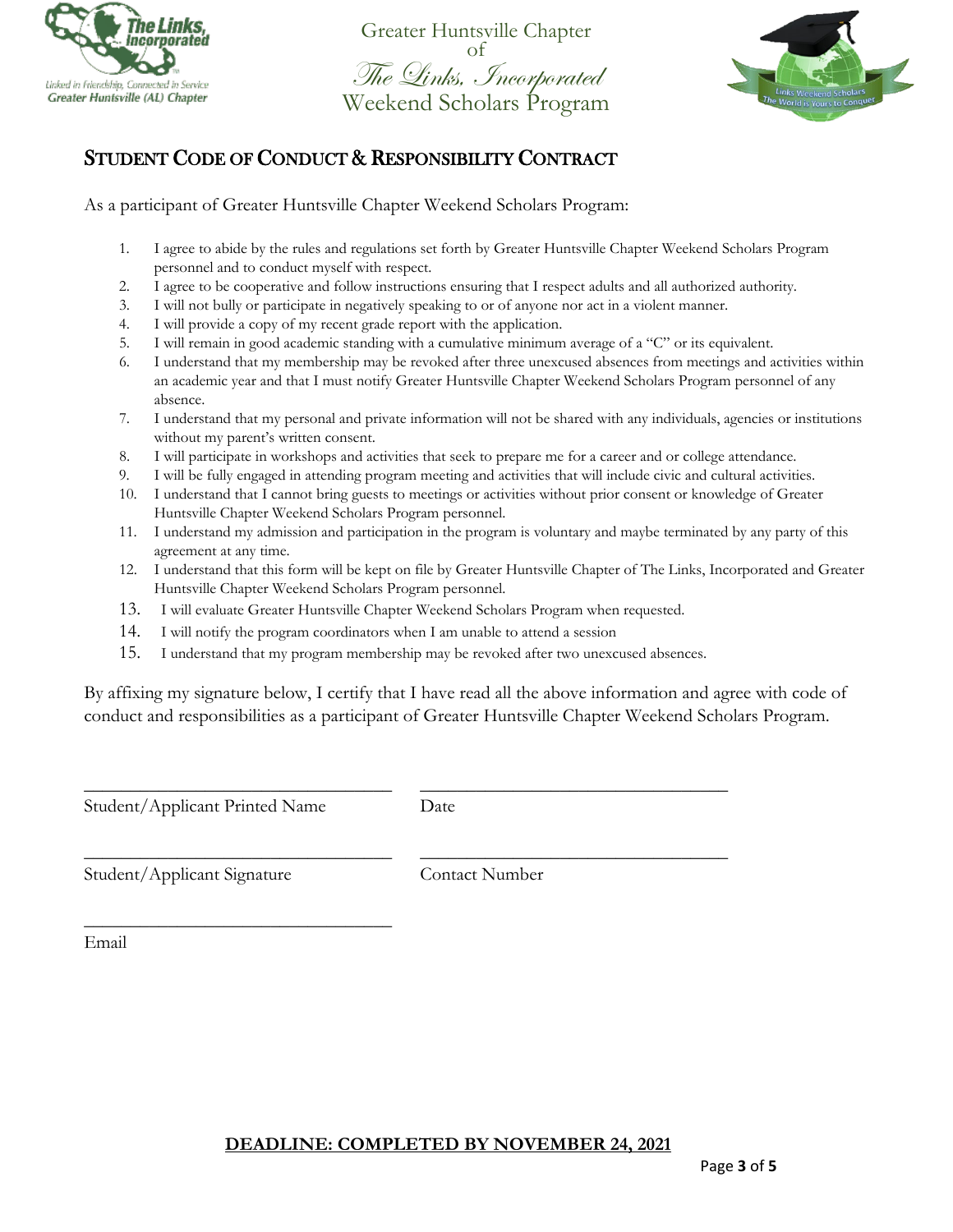

Greater Huntsville Chapter The Links, Incorporated<br>Weekend Scholars Program



## **Parental Consent & Responsibility**

As the parent or legal guardian of (hereinafter to as "she" or "her" or "he" or "his"), I hereby certify and affirm the following:

- 1. I am legally entitled to give consent for his/her participation in Greater Huntsville Chapter Weekend Scholars Program.
- 2. I acknowledge that he/she will be enrolled in  $9<sup>th</sup>$  and  $10<sup>th</sup>$  grade and a student in good academic standing with a cumulative minimum average of a "C" or its equivalent.
- 3. I am aware that upon application to Greater Huntsville Chapter Weekend Scholars Program, I must provide a copy of his/her most recent grade report.
- 4. I understand that program membership may be revoked after two unexcused absences from meetings and activities within an academic year and I must notify Greater Huntsville Chapter Weekend Scholars Program personnel of any absence.
- 5. I understand that his/her personal and private information will not be shared with any individuals, agencies or institutions without my written consent.
- 6. I understand that he/she will be involved with workshops and activities that seek to provide an innovative learning experience for all the children through programs that target Science, Technology, Engineering, Art, Math, community service and cultural enrichment.
- 7. I understand that it is my responsibility to make sure that she/he is present at all program activities.
- 8. I authorize permission for him/her to attend all sanctioned enrichment and cultural excursions that are off-site from the regular meeting place.
- 9. I understand that guests (i.e., younger siblings, friends, un-enrolled students) should not be brought to the meeting or activities without prior consent or knowledge of Greater Huntsville Chapter Weekend Scholars Program personnel.
- 10. I understand that his/her admission and participation in the program is voluntary and may be terminated by any party of this agreement at any time.
- 11. I authorize Greater Huntsville Chapter Weekend Scholars Program personnel to transport him/her (or arrange transportation) to a hospital or medical facility if I cannot be reached and authorize consent to examination, care and treatment as deemed necessary by a licensed physician or dentist.
- 12. I understand that as the parent or legal guardian, I may be required to attend a mandatory parental orientation, periodic meetings and program activities. In the event I cannot attend, I agree to send an adult representative in my place.
- 13. I understand that this form will be kept on file by Greater Huntsville Chapter of The Links, Incorporated and Greater Huntsville Chapter Weekend Scholars Program personnel.
- 14. Termination of a student's involvement in Greater Huntsville Chapter Weekend Scholars program will be in writing

By affixing my signature below, I certify that I have read all the above information and agree with the provisions and my role and responsibilities.

| Parent/Legal Guardian Printed Name | Relationship to Applicant/Participant | Date  |
|------------------------------------|---------------------------------------|-------|
| Parent/Legal Guardian Signature    | Contact Number                        | Email |

#### **DEADLINE: COMPLETED BY NOVEMBER 24, 2021**